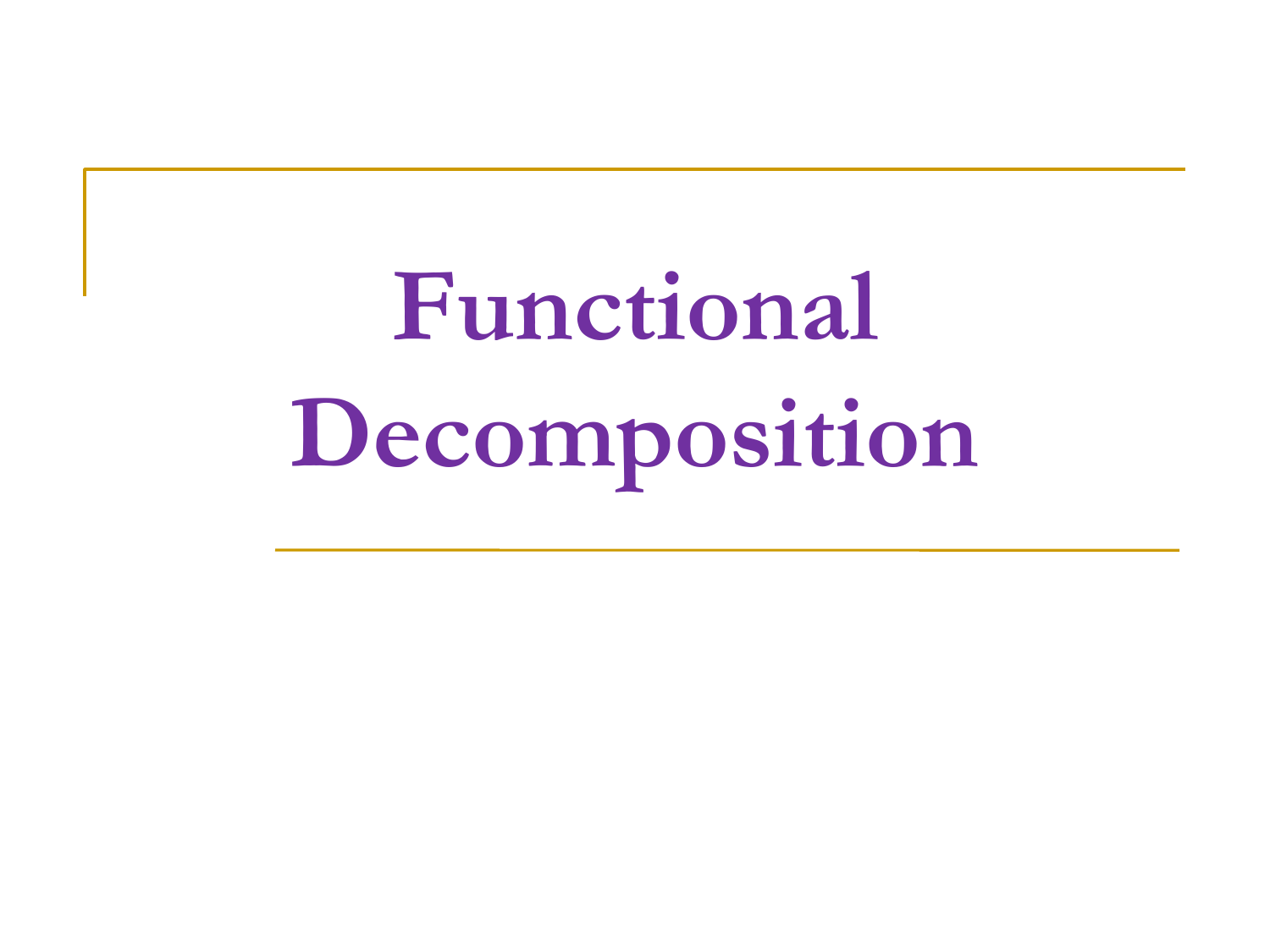## **Programs are getting larger…**

- Our programs are starting to get large enough that we can't hold all the details of the implementation in our heads
- We need a toolset to help us break down large programming problems into smaller, more manageable sub-problems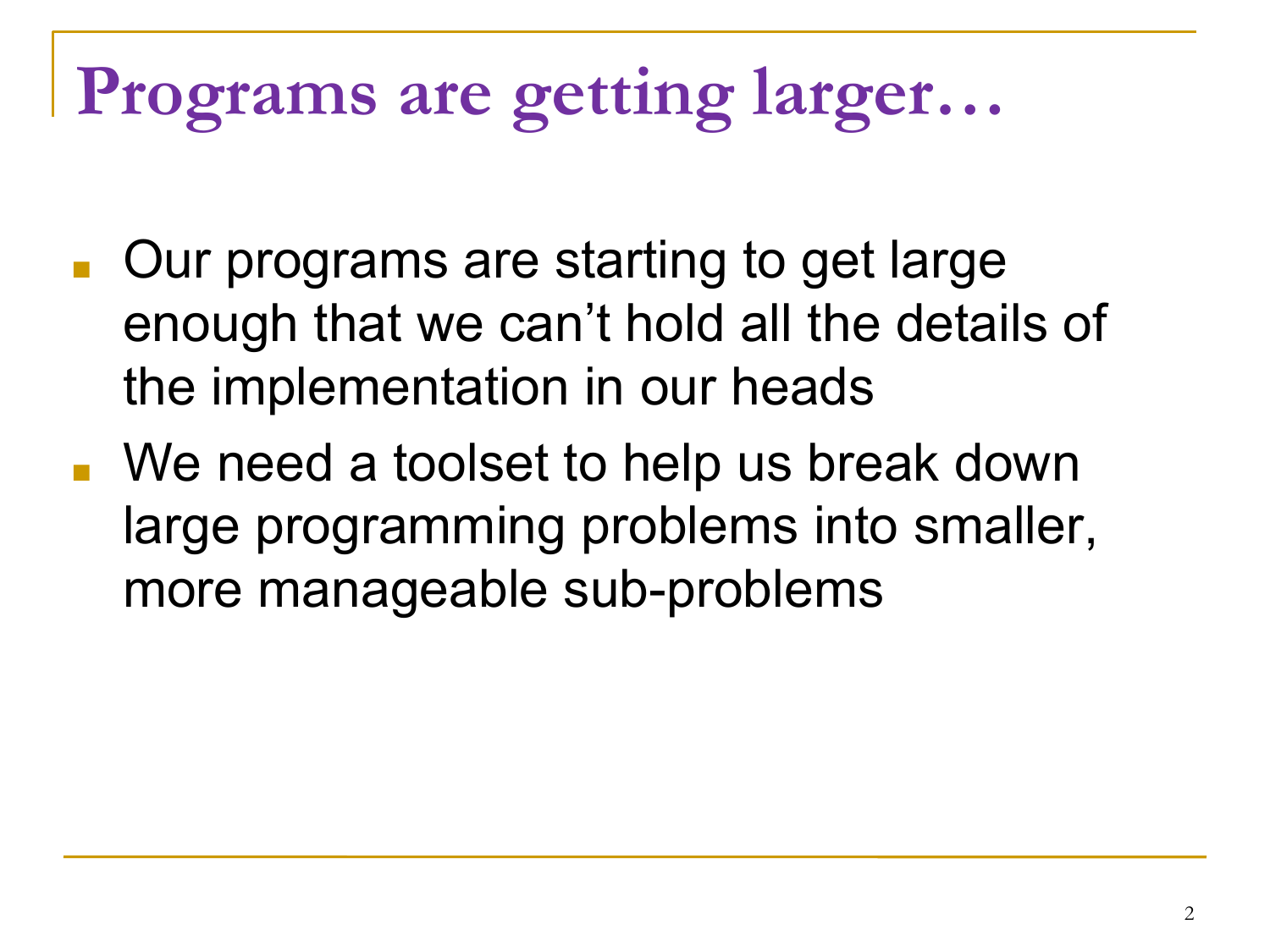## **Breaking up our programs**

- When should break up our programs into small problems?
	- □ …before we try to write them!
- Why?
	- ❑ We can create **re-usable, debuggable** pieces that save us time
- This means that we should integrate this notion into our early design process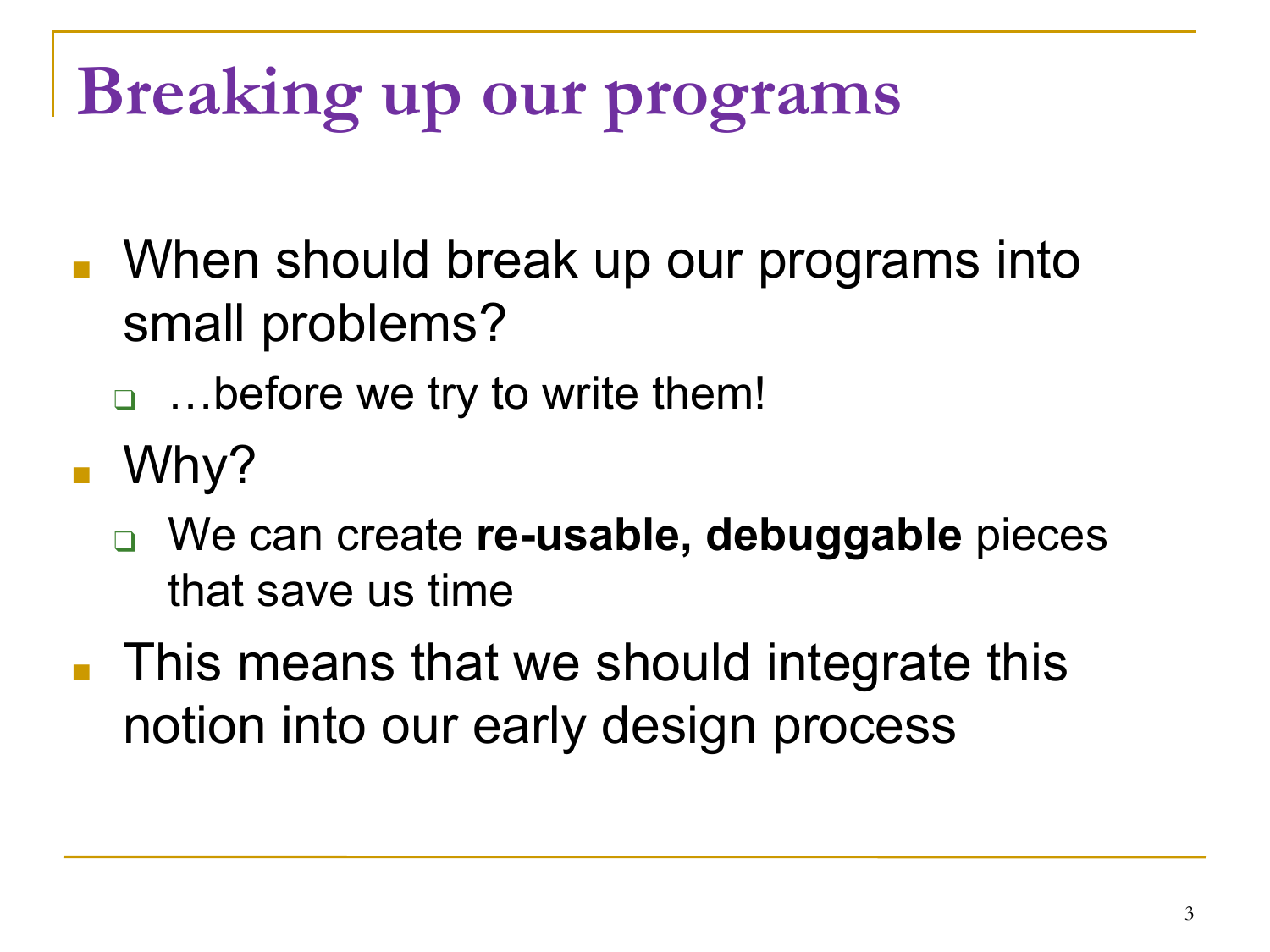### **Functional Decompostion**

- *Functional decomposition*<sup>\*</sup> works to break up a large programming assignment into smaller sub-problems
	- ❑ Working from the *abstract* to the *concrete*
- This is also known as *top-down design*

\* Special thanks to Dr. McCormick for the use of his materials from the book: Dale, Weems, and McCormick. Programming and Problem Solving with ADA 95.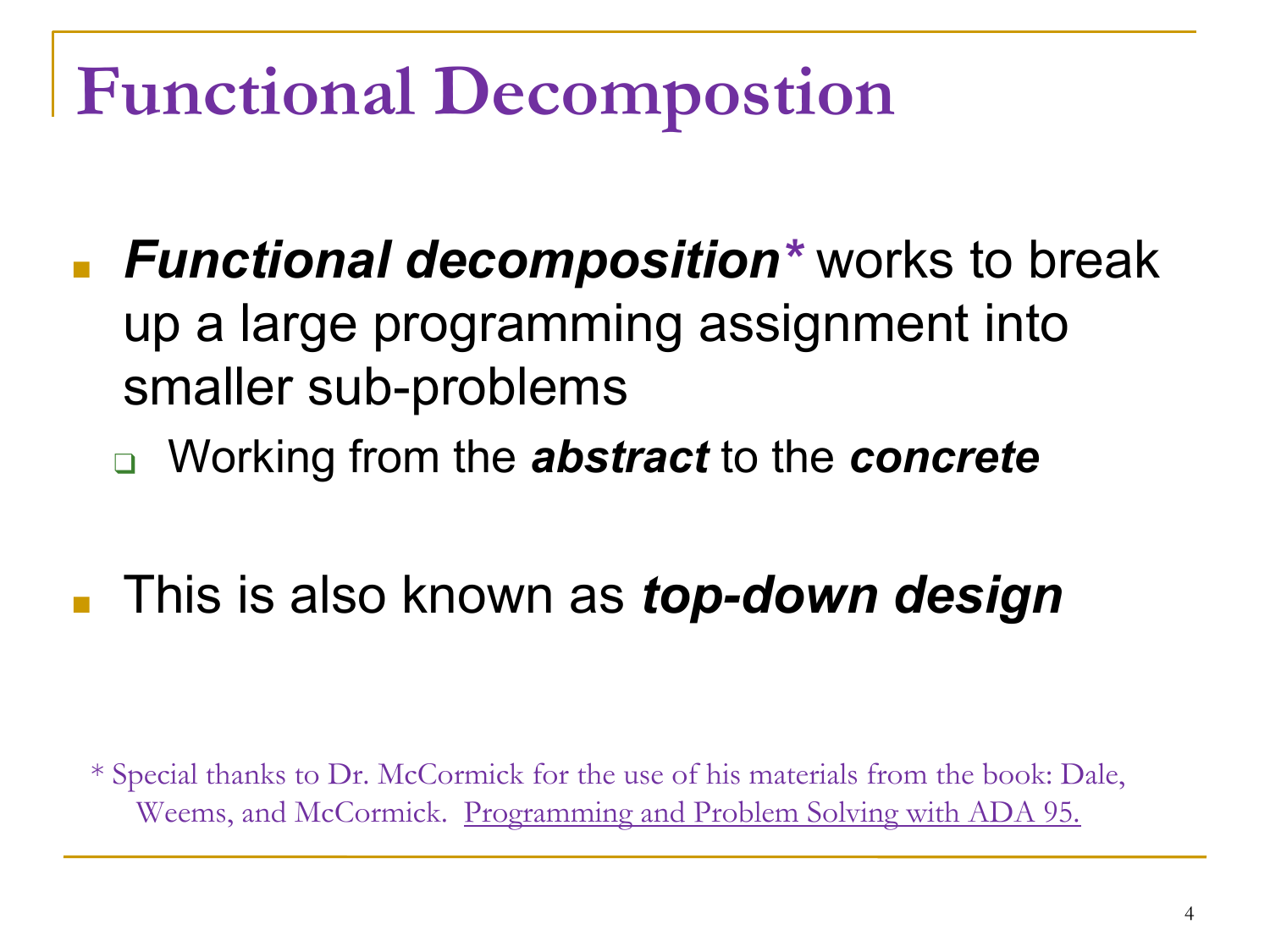- Abstract step a list of major steps in our solution
- **Concrete step** algorithmic steps that can be translated directly into Python code ❑ …or, the code of any programming language!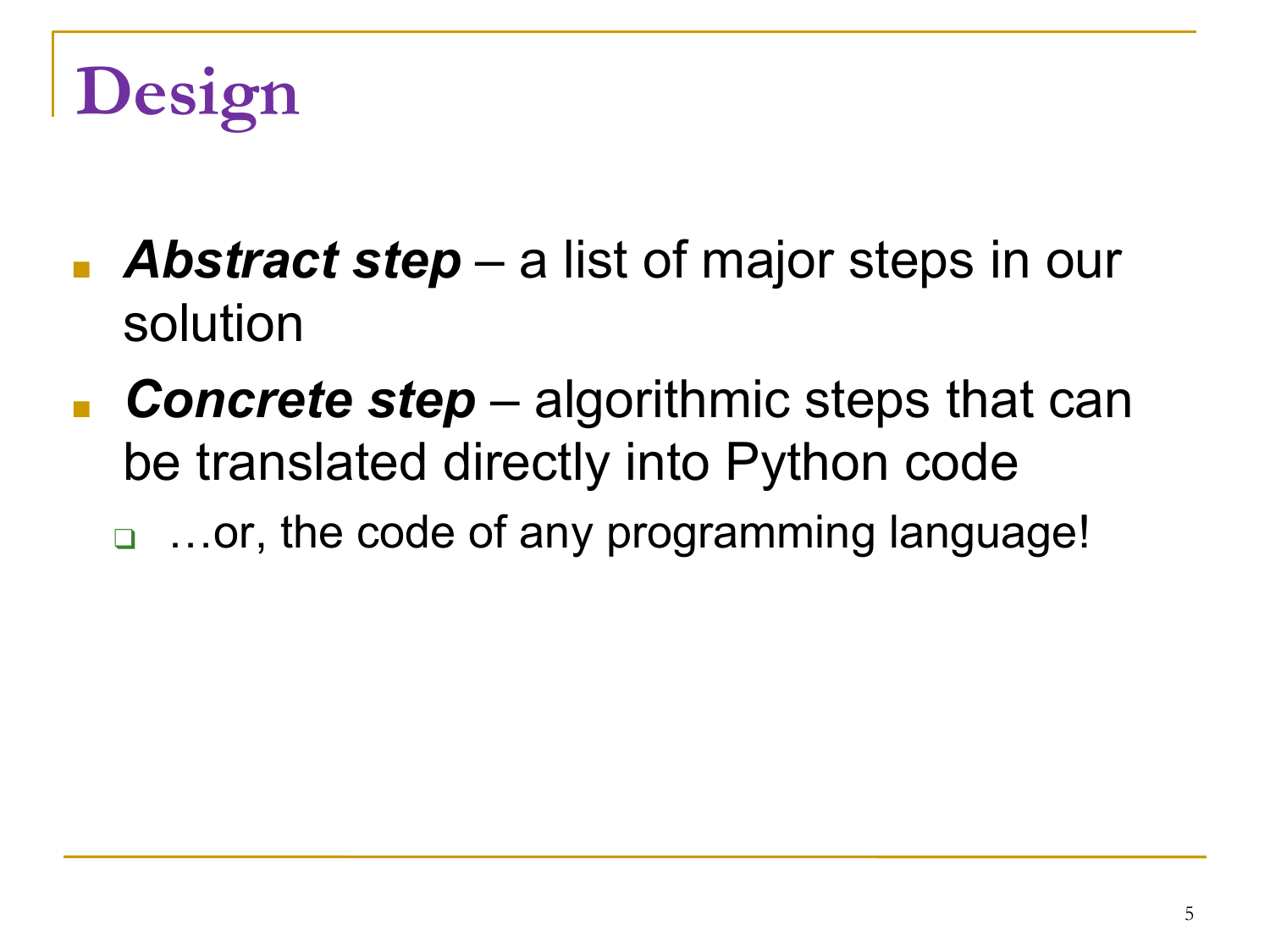- We need to break down a solution from a series of very high-level abstract steps into concrete algorithmic steps that can be implemented in code
- Each of the major steps becomes an independent sub-problem that we can work on independently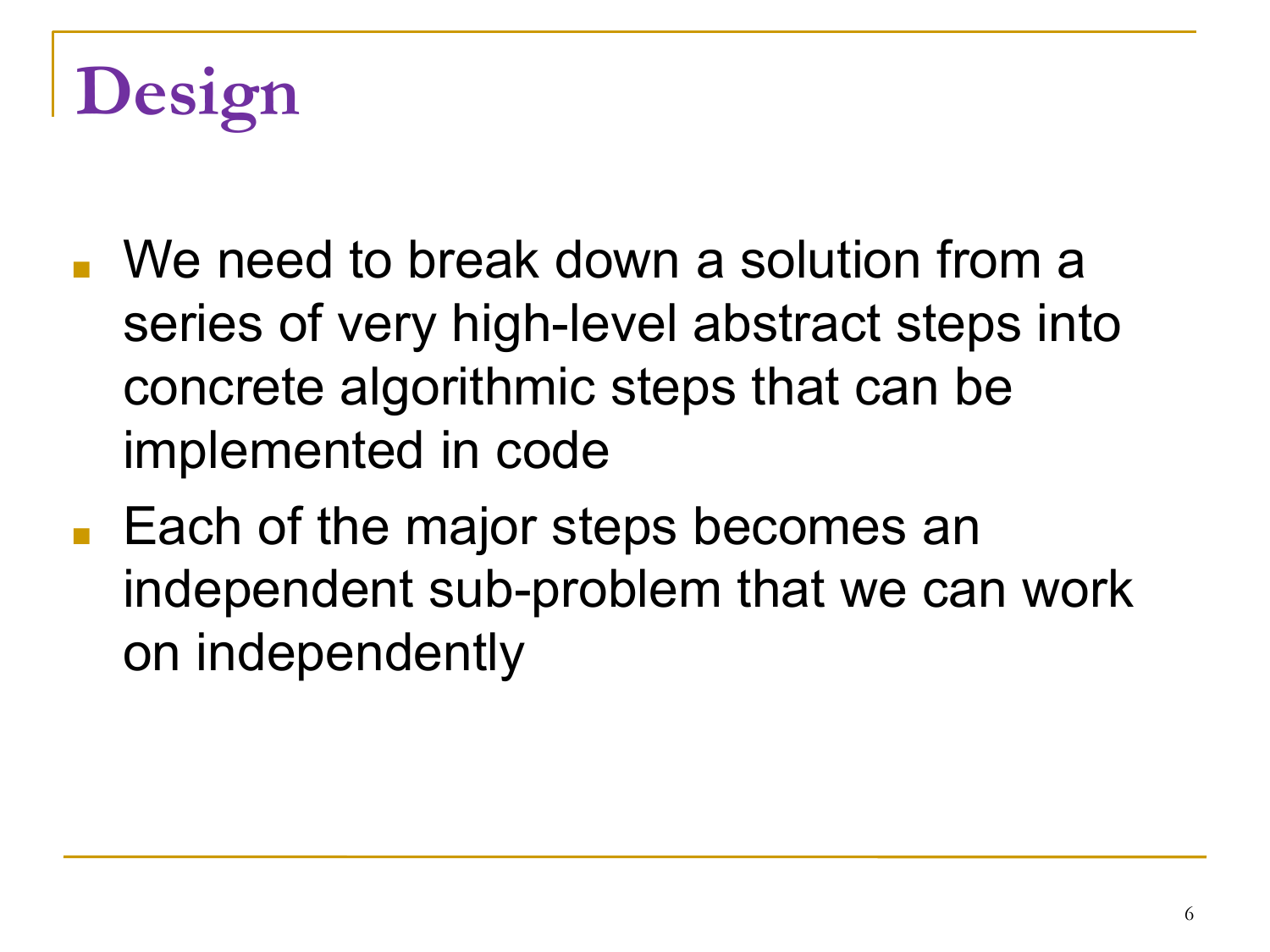- Why would we want to do this?
	- It's much easier to focus on one problem at a time.
	- ❑ Can get lost in large specifications without a plan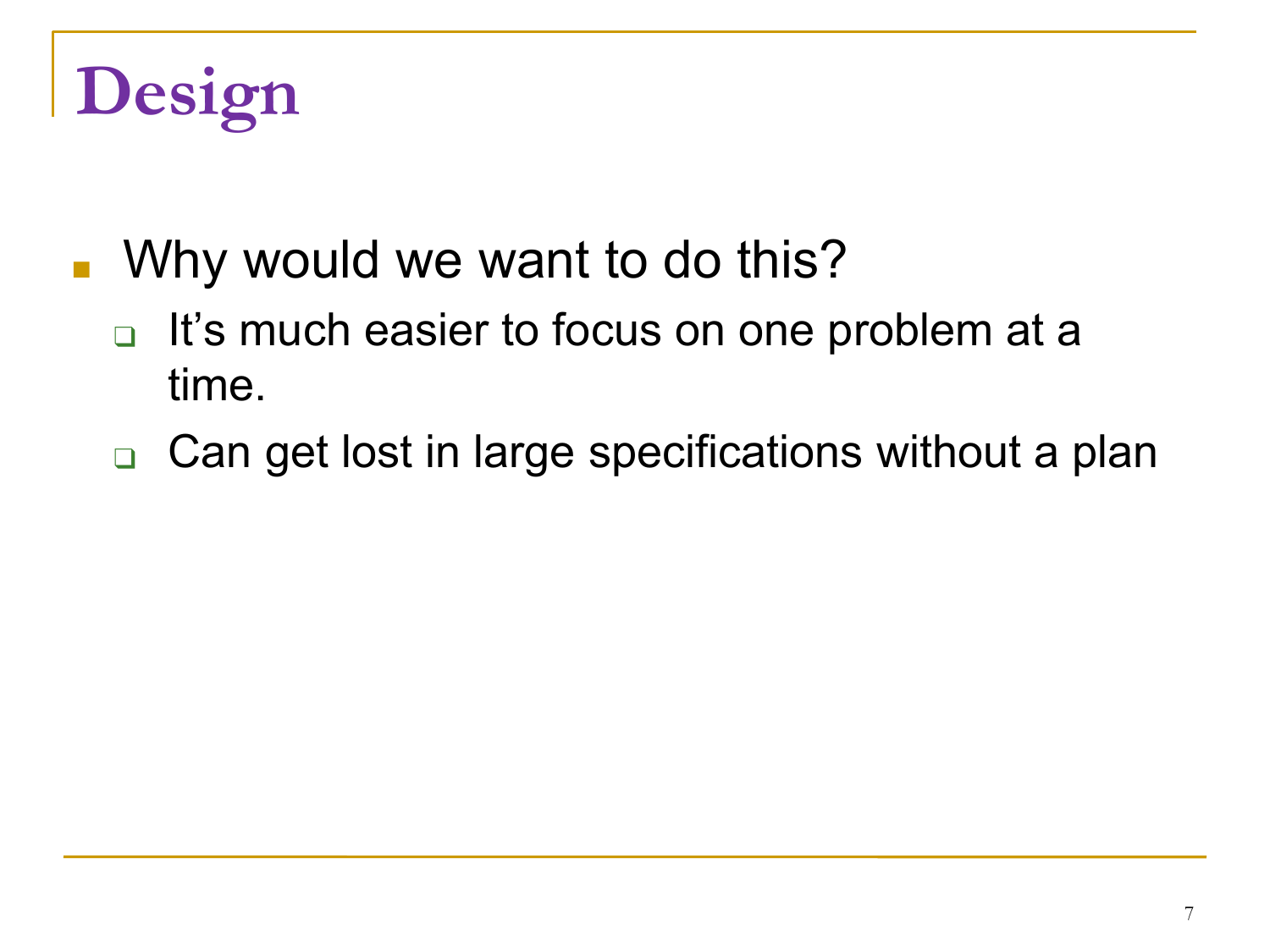- We can create a *hierarchical solution tree* that goes from the most abstract steps to the concrete steps
- Each level of the tree is a complete solution to the problem that is less abstract than the level above it
	- ❑ This is known as *functional equivalence*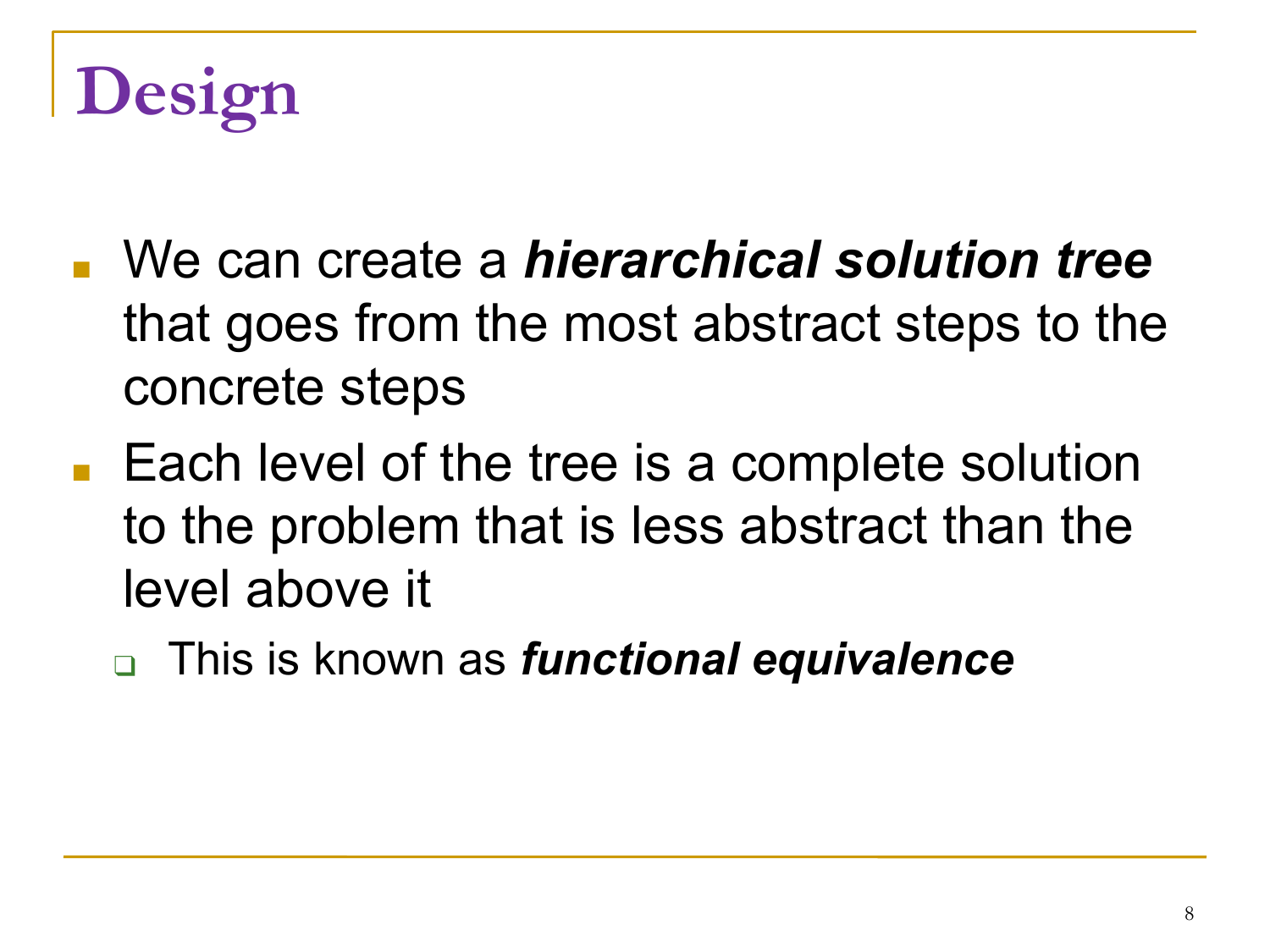#### **Hierarchical Solution Tree**

#### ■ Concrete steps are shaded



Figure 4-3 Hierarchical Solution Tree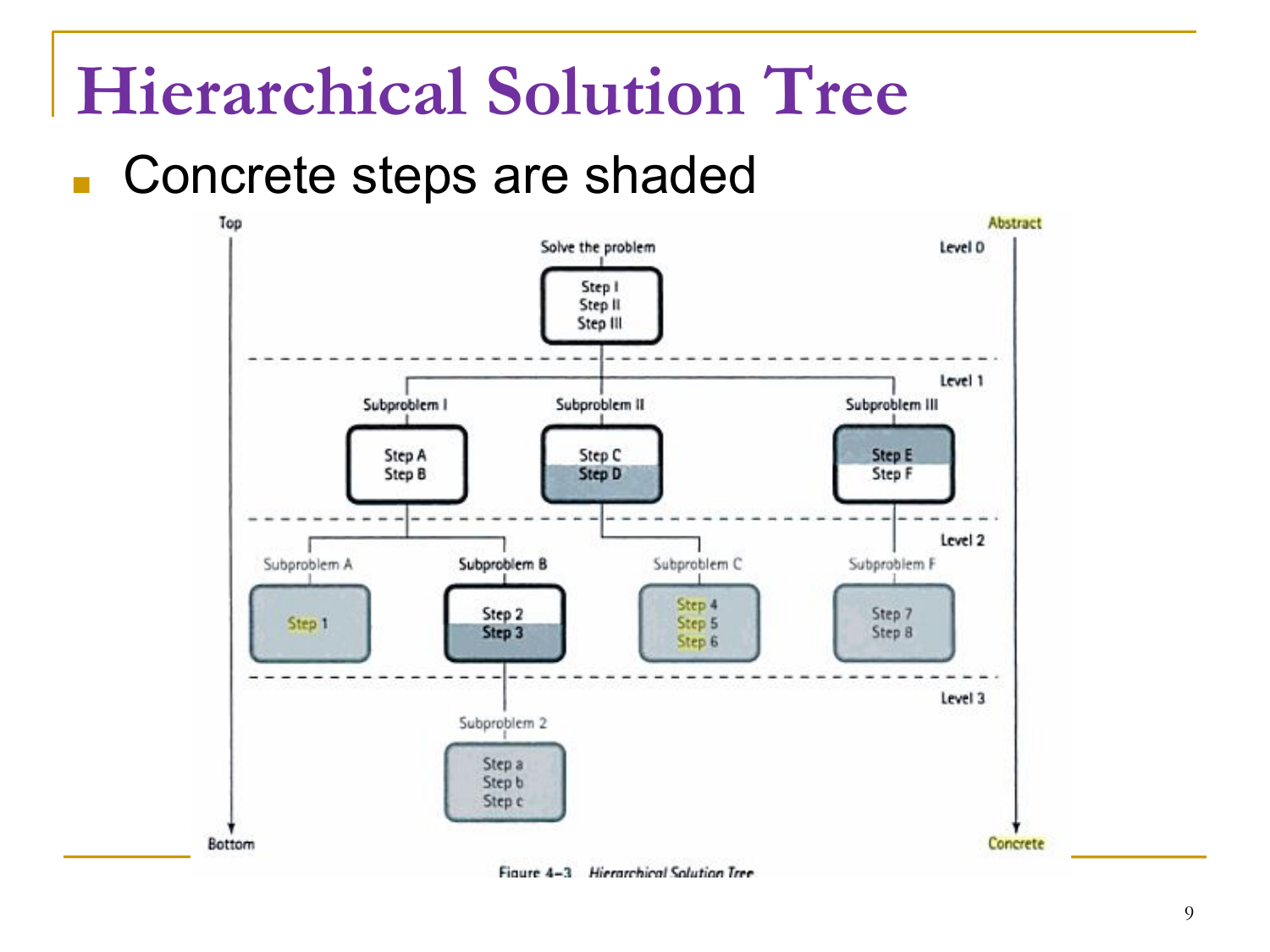#### **Modules**

- Each box represents a *module*
- Modules are a self-contained collection of steps that solves a problem or subproblem
	- They can contain both concrete and abstract steps
	- ❑ Concrete steps are often written in pseudocode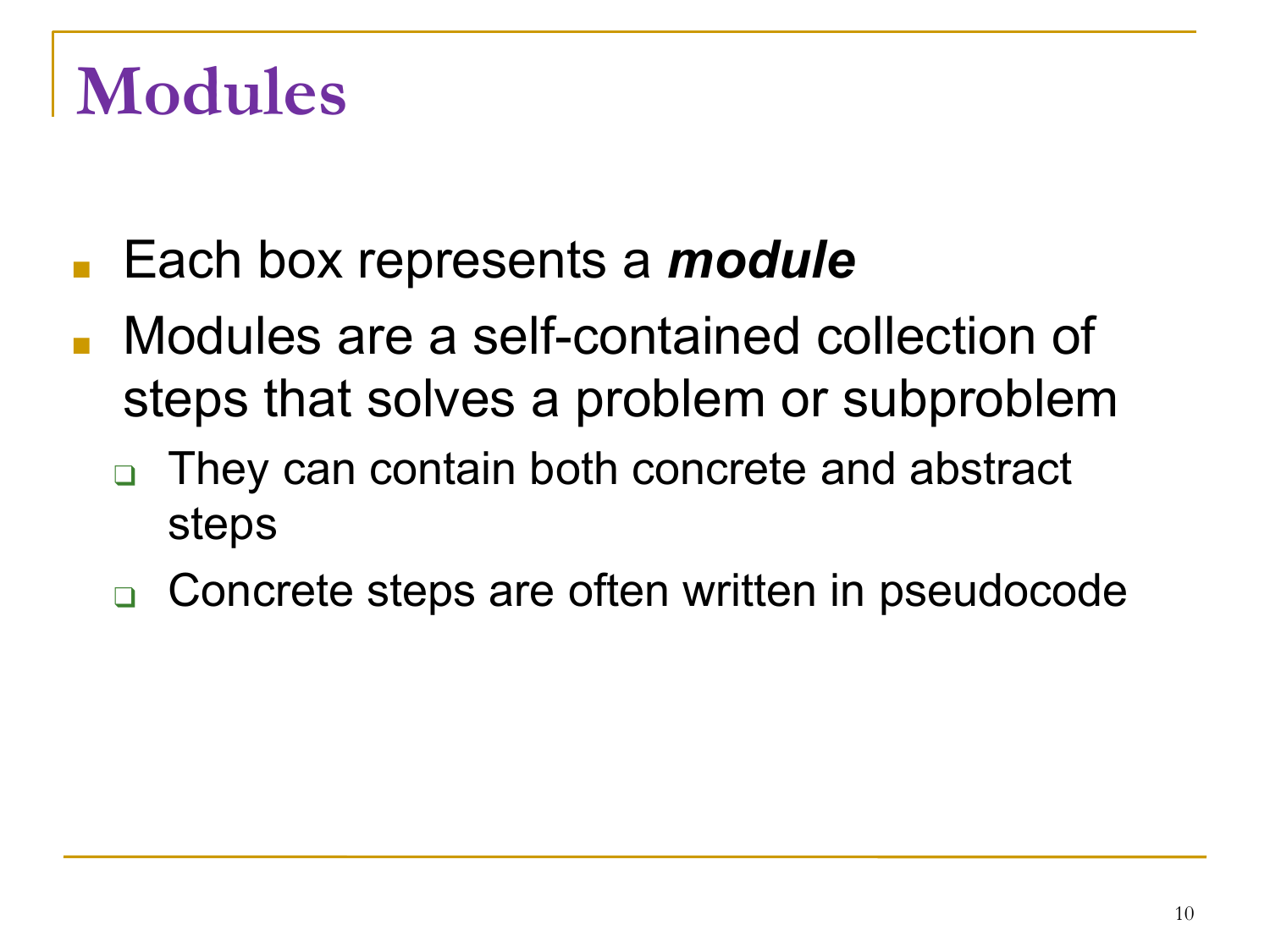# **Design Warm Up – mileage.py**

- Dr. Mobile asks you to write a program that asks for the starting and ending mileage as well as the total gasoline consumed.
- It then calculates the MPG and prints a nice message regarding the MPG of the car.
	- Recall, mpg = (ending mileage start mileage) / gas consumed
- It must also print out if the car can be legally driven as-is in California by 2016 (>= 35 MPG)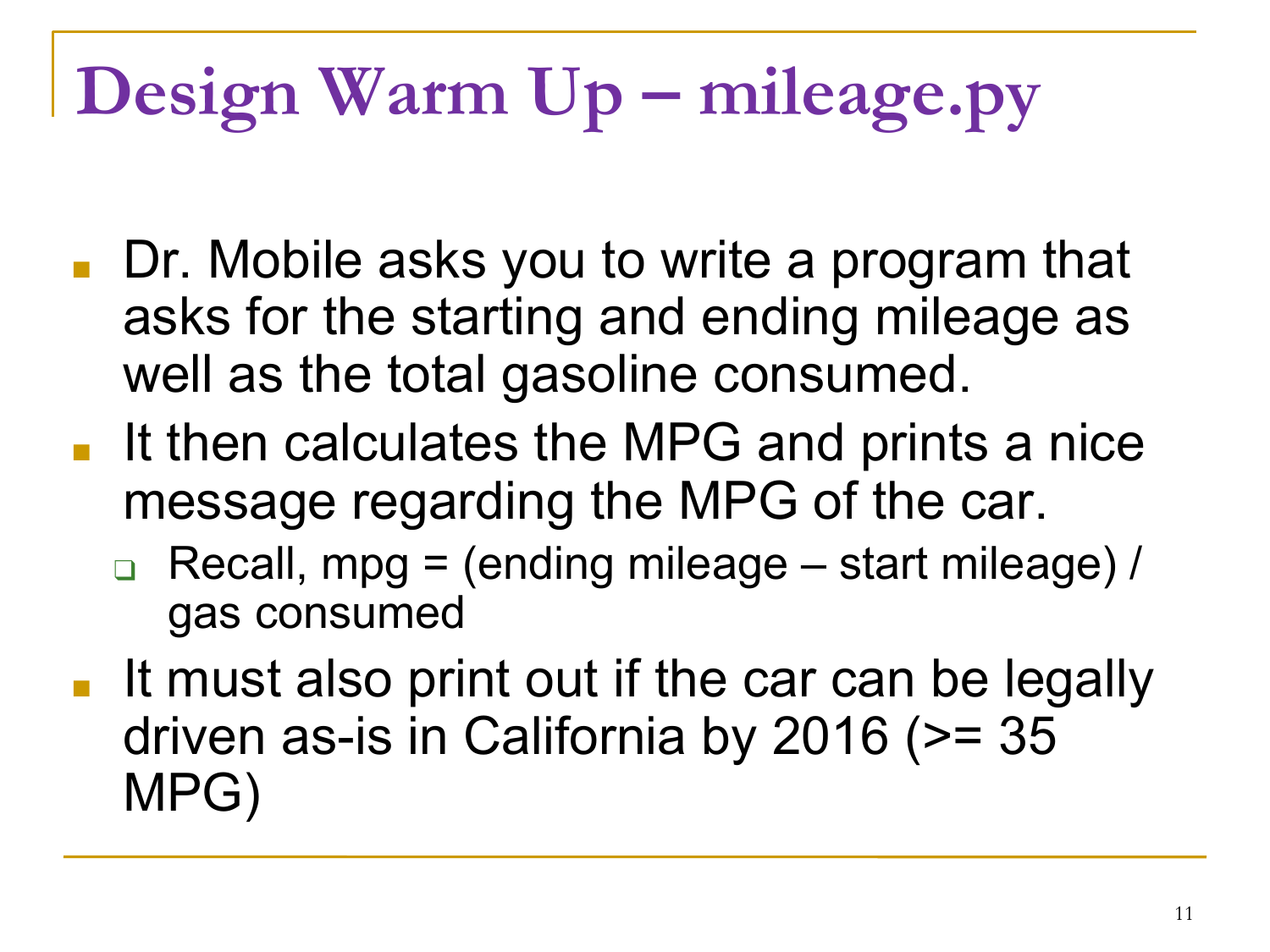#### Level 0 Solve the Problem

**Get Data** 

2. Calculate MPG

3. Print Data

No steps are shaded, so these are all abstract steps (must be broken down more to solve in code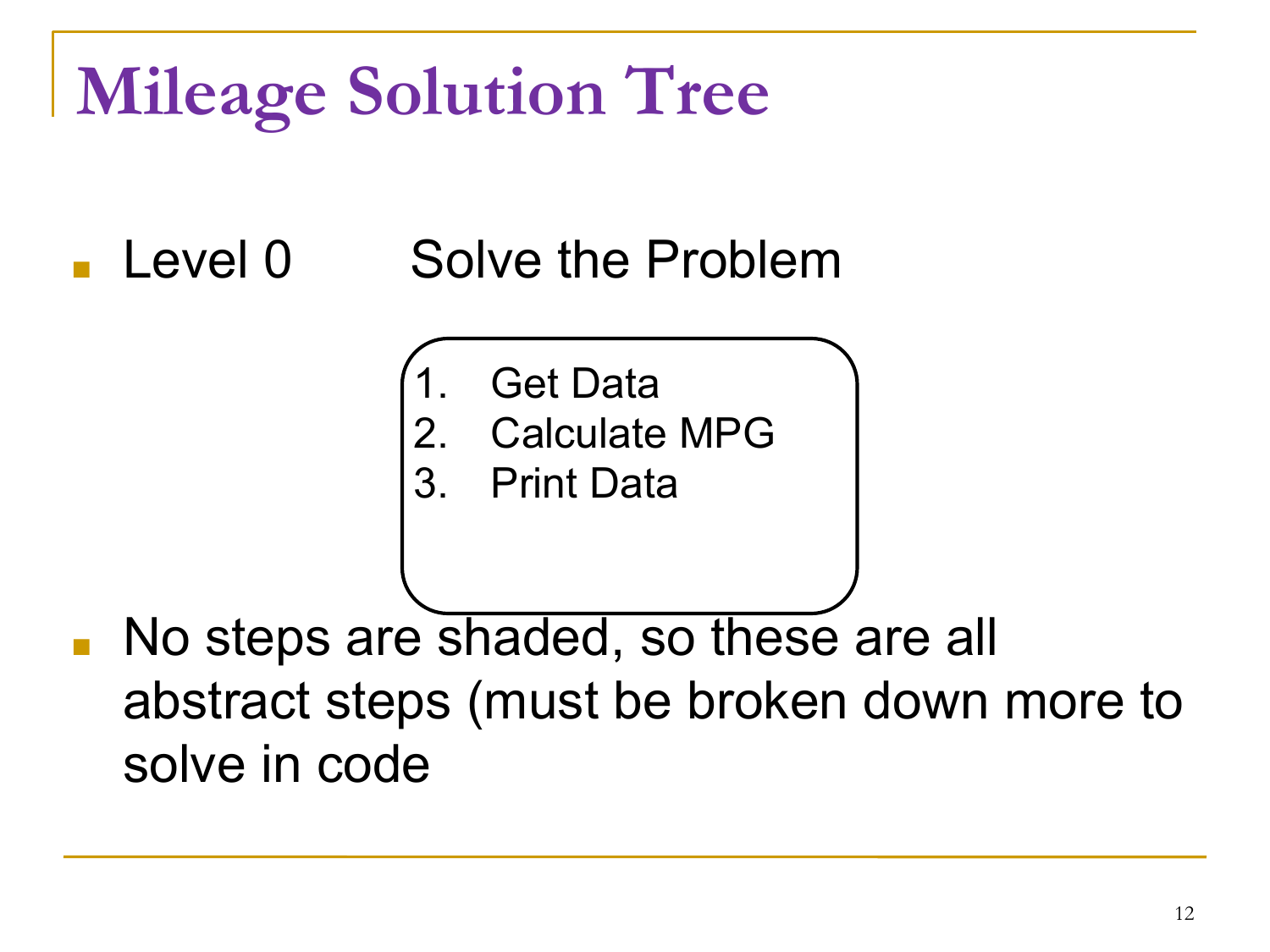#### Level 1 Get Data

- Ask for starting mileage  $\overline{a}$
- Ask for ending mileage
- Ask for gas consumed

All steps are shaded, so these are all concrete steps that we can translate directly into Python code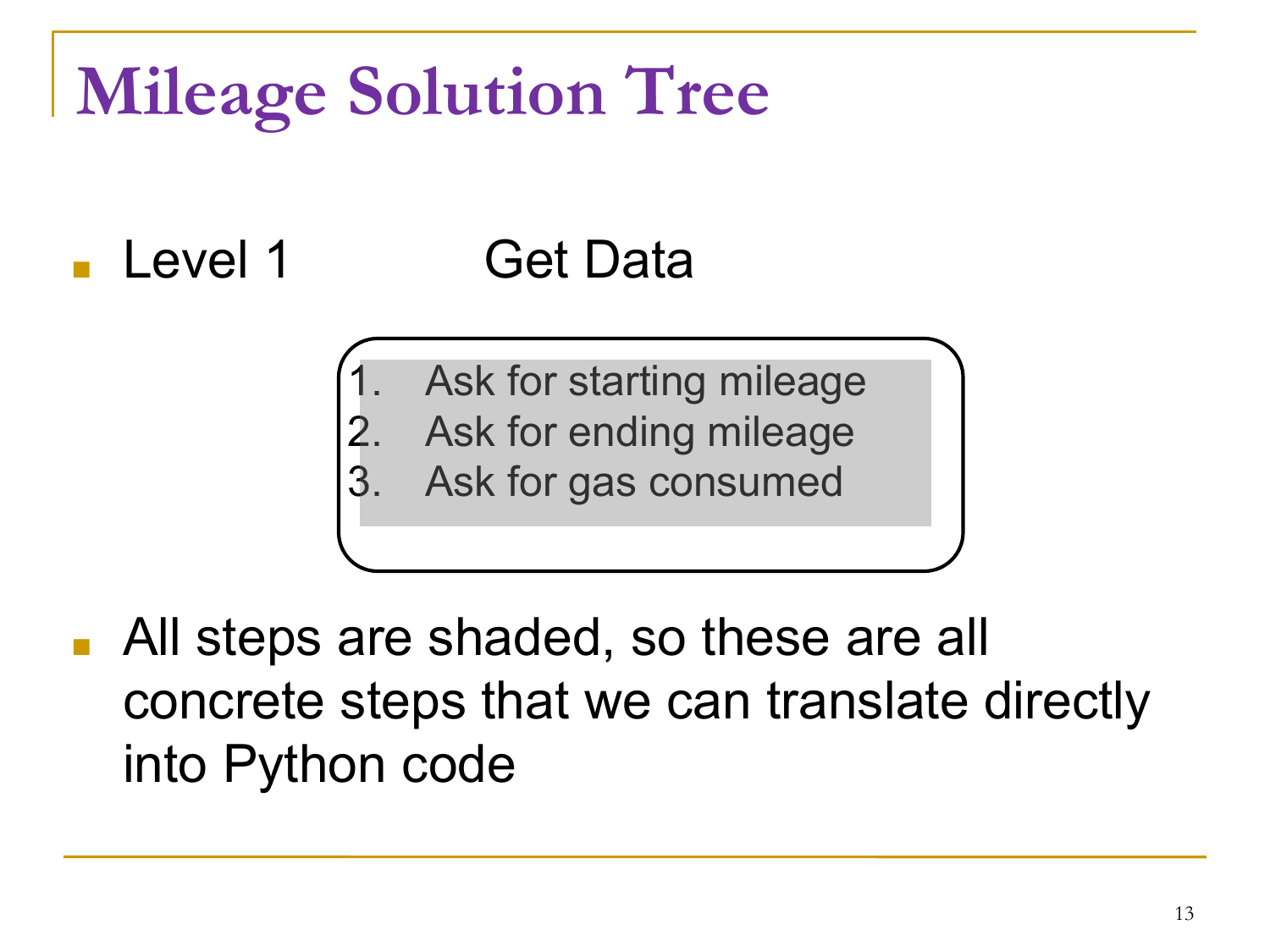### **Get Data**

startMileage = int(input("Please enter the starting mileage: ")) endMileage = int(input("Please enter the ending mileage: ")) gasConsumed = int(input("Please enter the gas consumed: "))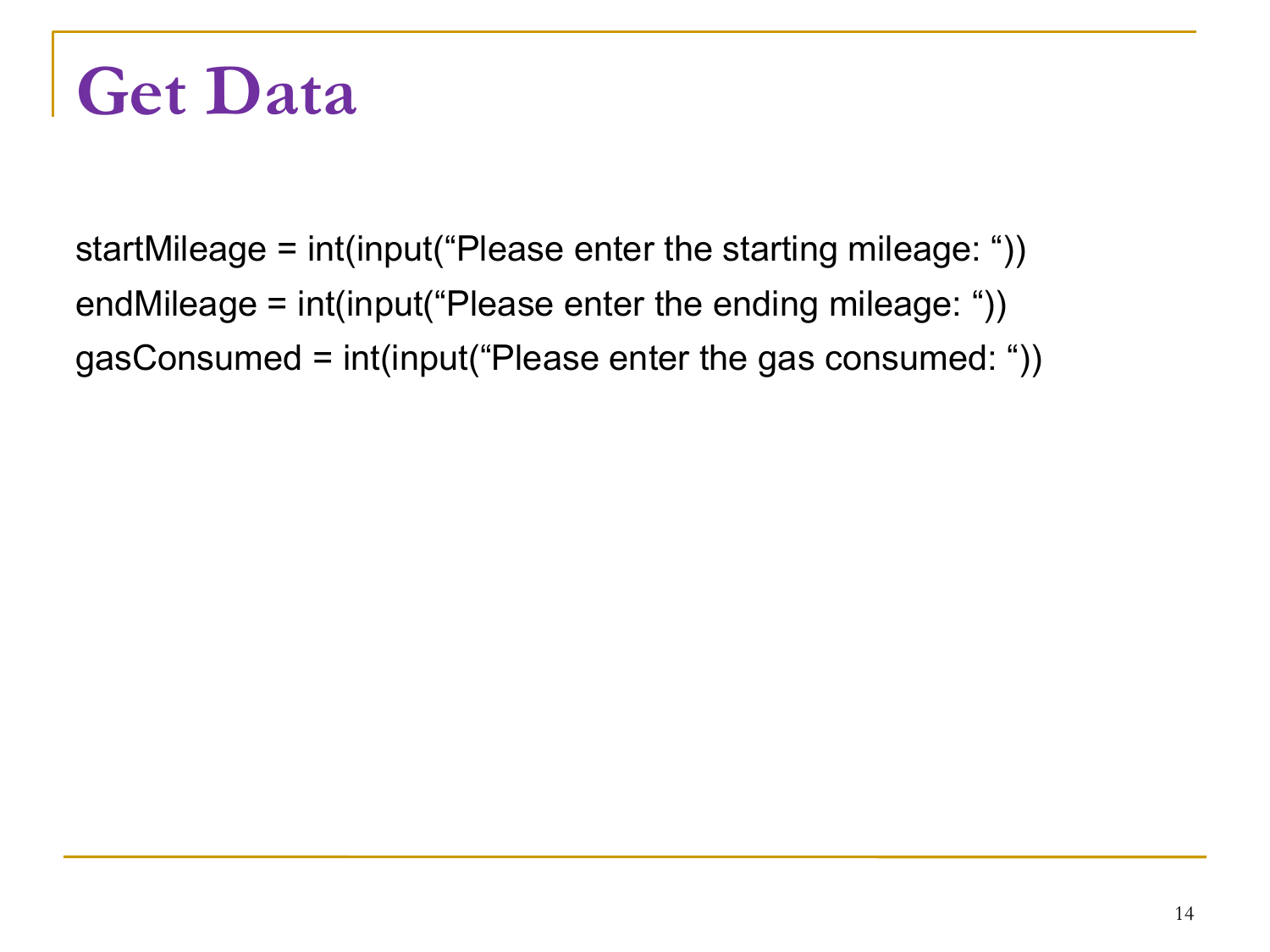#### Level 1 Calculate MPG

 $Mpg = (end-start)/gas$ consumed

This is a concrete step that we can translate directly into Python code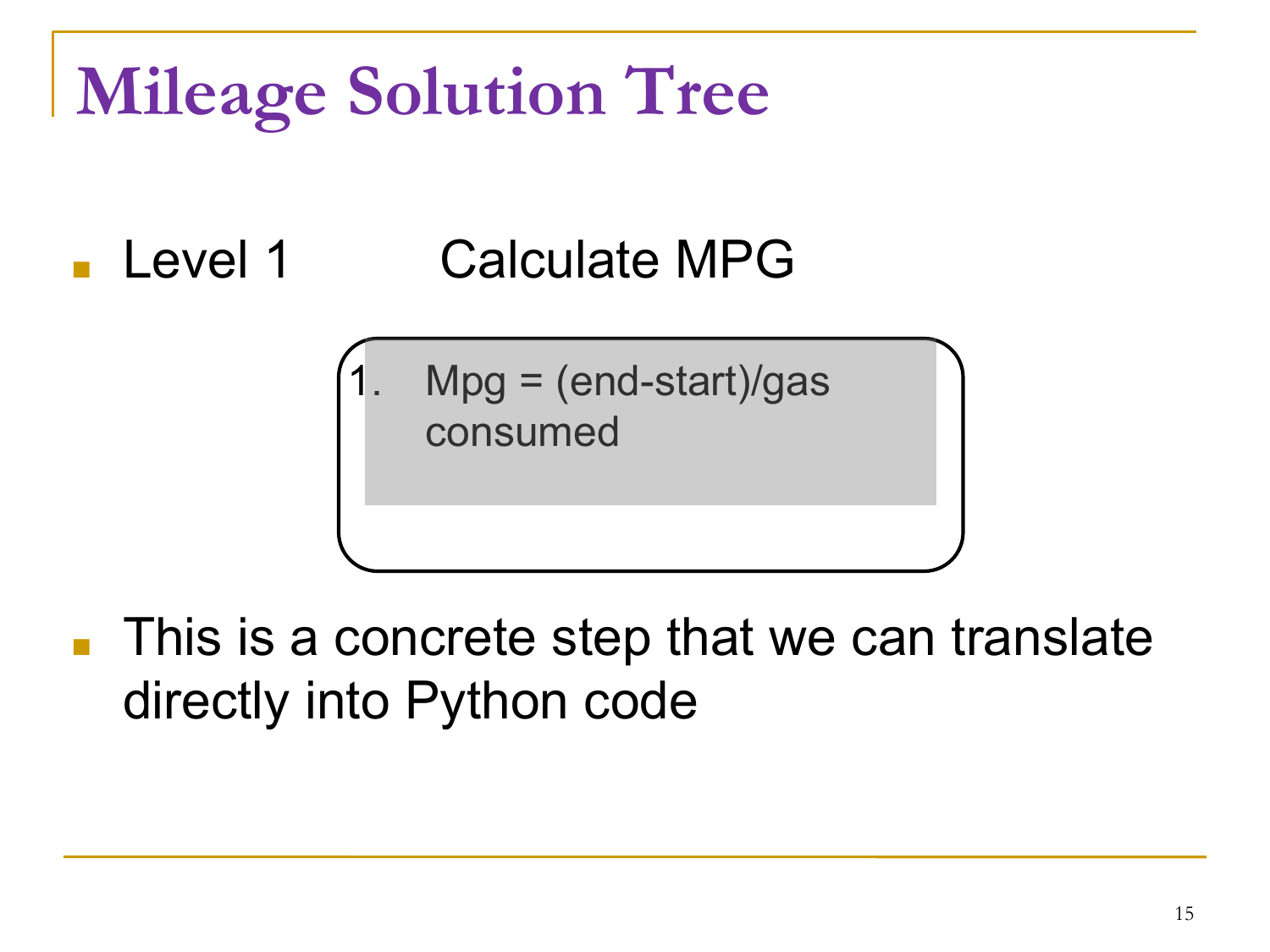### **Calculate MPG**

mpg = (endMileage – startMileage) / gasConsumed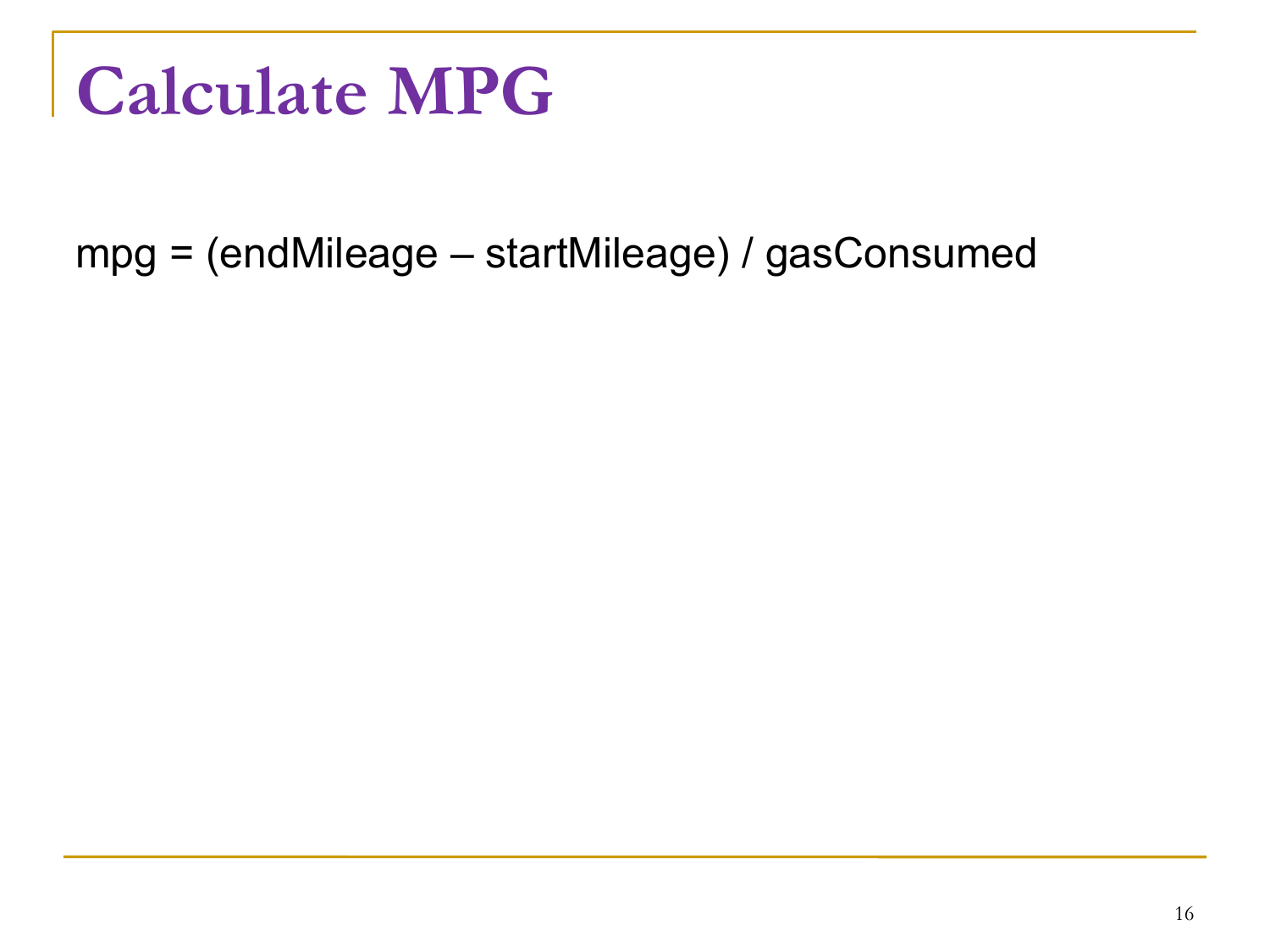#### Level 1 Print Data

- Print mpg
- Print if car can be driven in **California**

We still need to break down step 2 into something more concrete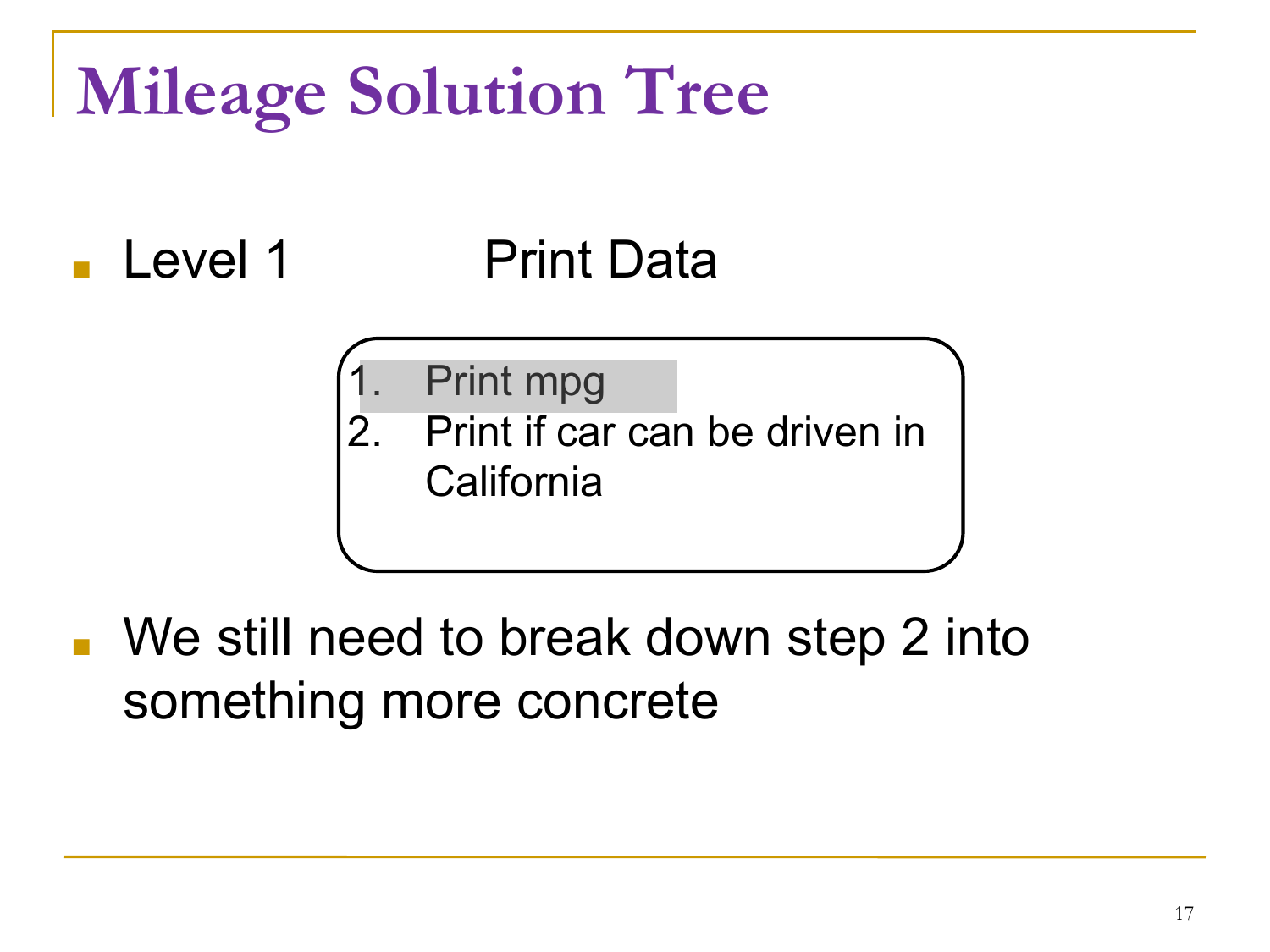#### ■ Level 2 Drive in California

if mpg  $<$  35: print cannot drive else print can drive

These are concrete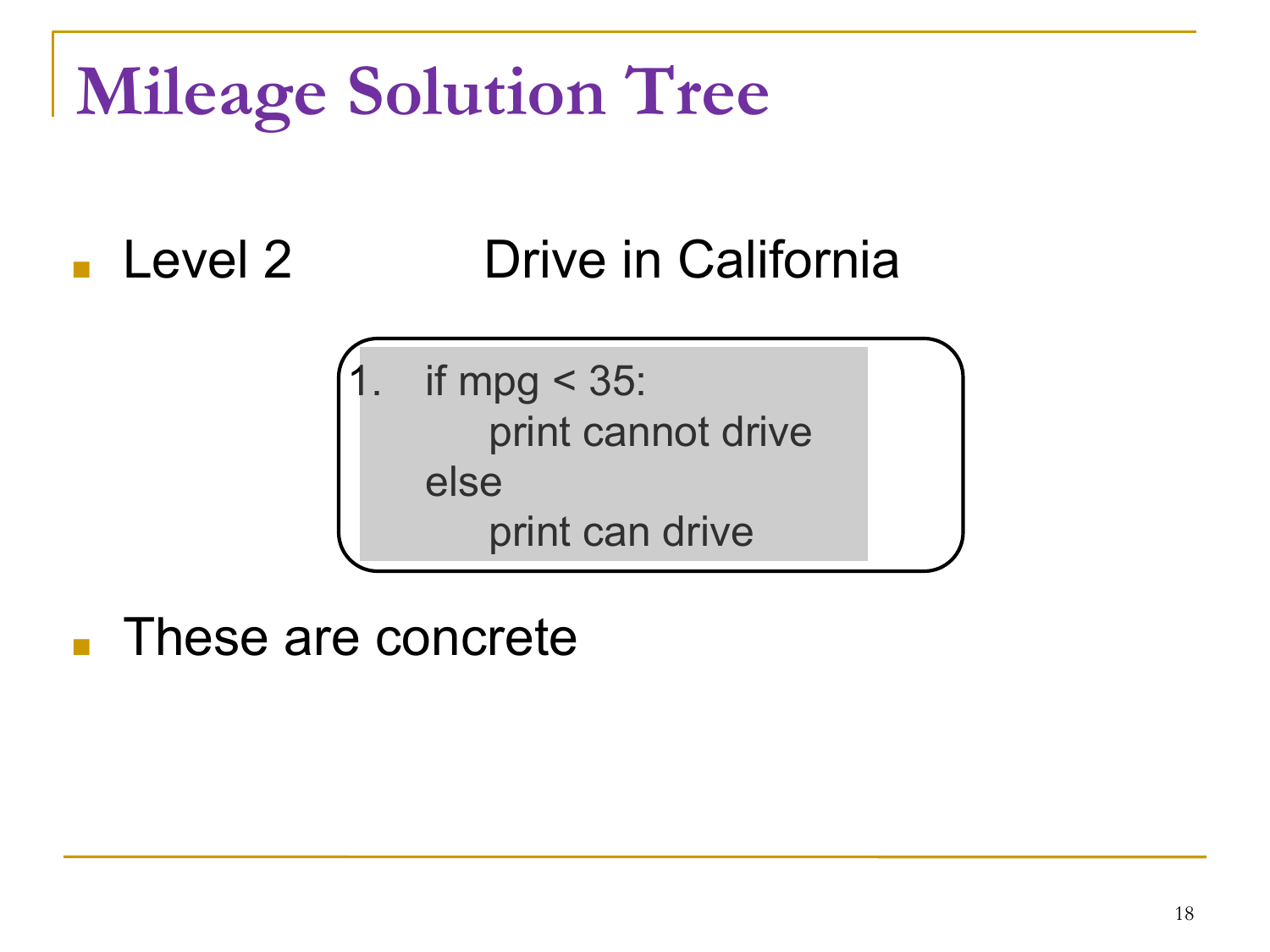```
Print Data
```
# Print mpg print("The total mpg is: ", mpg)

#Drive in California If mpg < 35: print("Cannot drive in California.") else

print("Can drive in California!")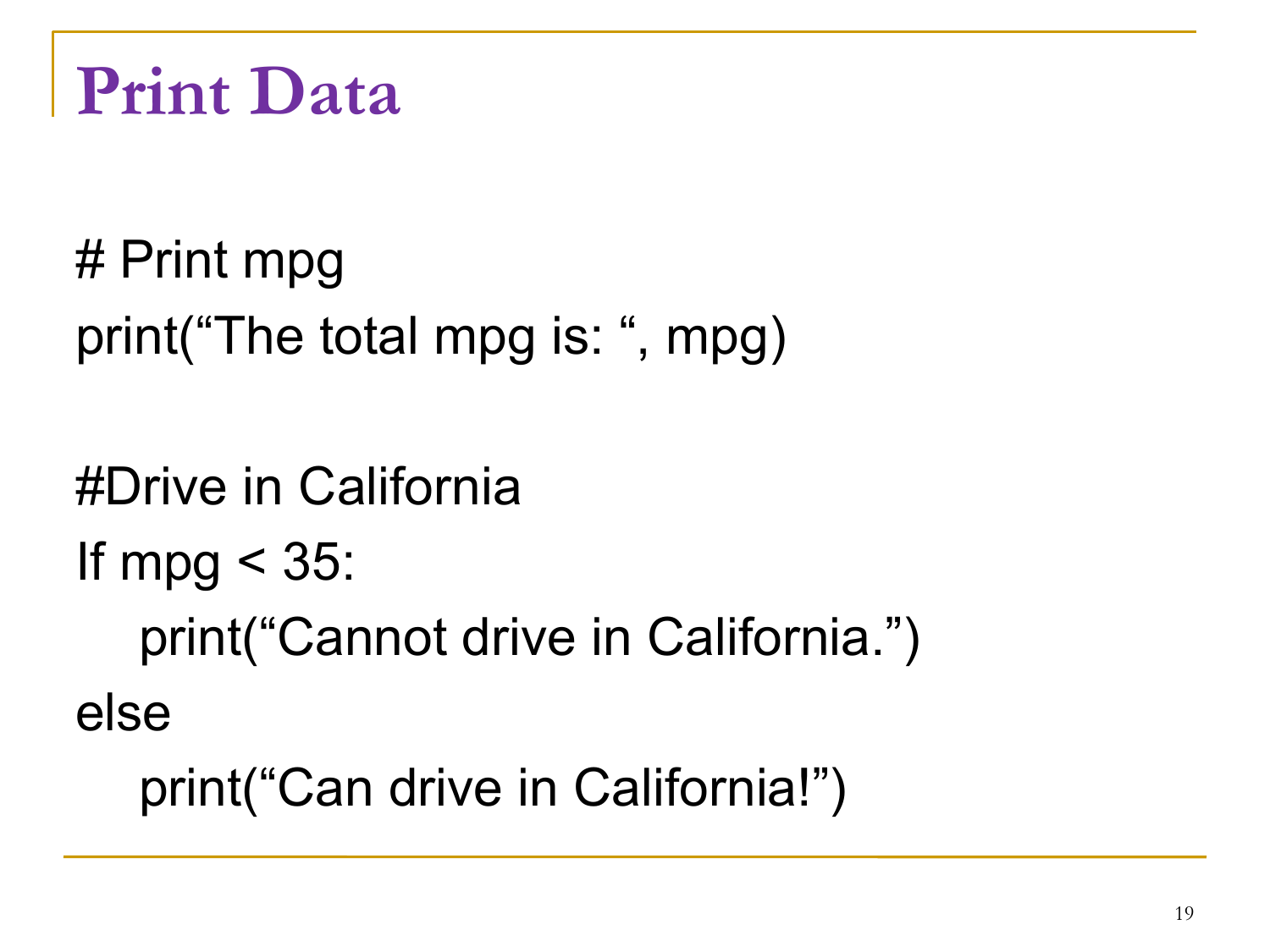